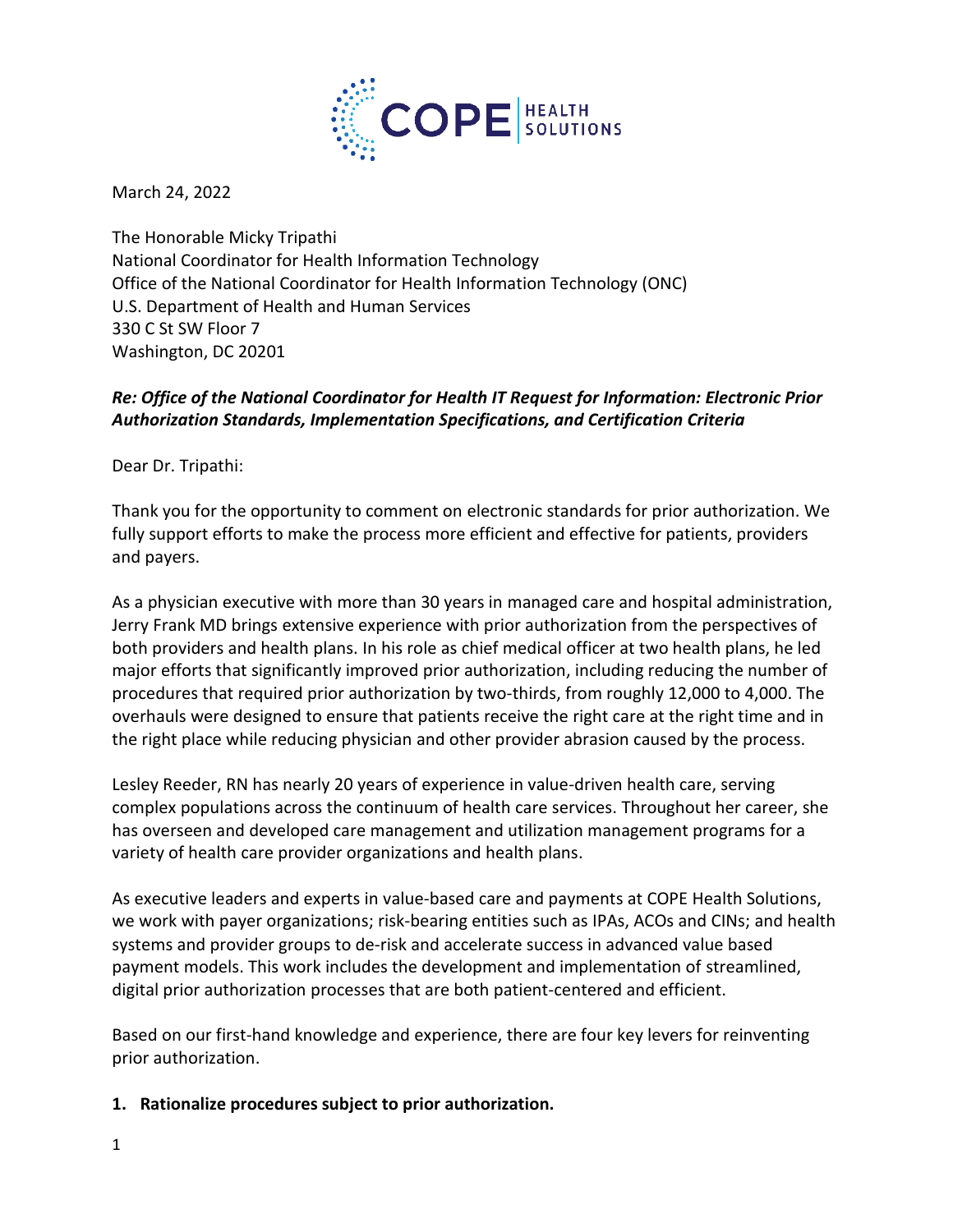While technology and automation have crucial roles to play, the actual process itself needs to be reworked and streamlined first. It begins with winnowing the procedures to only those for which the process can be effective. Too often, there are thousands of codes requiring prior authorization for which health plans will not take any action.

Codes that can safely be removed, saving time and effort while speeding needed care, include:

- Those for which plans will not take action, such as routine office-based procedures such as incision and drainage of an abscess.
- Inpatient procedures or elective hospitalizations that are not typically denied for medical necessity reasons. These procedures could be converted into a new "notification" category. Procedures for this category include those that can only done inpatient and that the plan would like to know about in order to do appropriate discharge planning and monitoring for complications, including heart valve replacements or removal of cancerous tumors.

What remains on the prior authorization list are still thousands of codes where an action might be taken because of questions about medical necessity or appropriate place of service, such as inpatient versus outpatient setting.

Once this list is culled, organizations should move the other levers to improve the overall process and reduce the administrative burden.

## **2. Standardize the request process.**

Instead of each plan having its own process, create a single standard process across plans. It would standardize the clinical information required, step-therapy requirements, expected conservative management and other key areas so that there is no variation between plans. Importantly, this standardization needs to ensure that members (patients) qualify for the same procedure if they change insurance plans. To ease provider burden and accelerate the process, there also should be a standard format for the authorization request.

## **3. Require digital portals and self-service.**

Direct access to digital portals and self-service by provider staff can reduce on-hold times, dealing with personnel who may not be aware of clinical terminology or procedures that leave too many items open to interpretation. Creating guidelines used to interpret appropriateness of the procedure should be made available on the portal to improve compliance with the process and allow physicians and other providers to work more closely with their patients in getting the request completed.

Self-service allows providers to go online, directly to the procedure they are requesting and bypass ancillary processes. Autofill on member information and of the limited number of codes that some providers continuously request will further expedite the process and relieve administrative burdens.